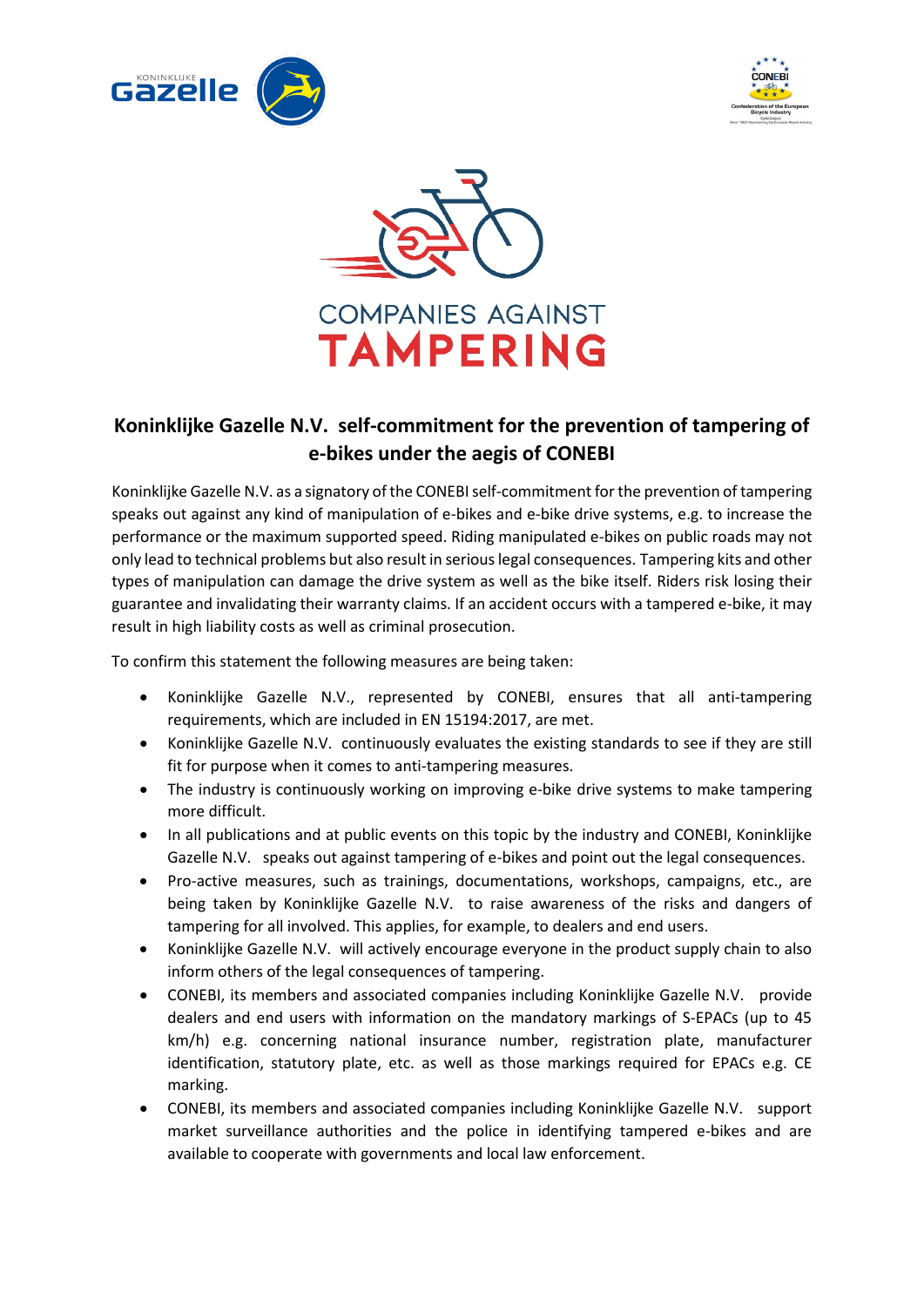



• With regard to the tampering of e-bikes, CONEBI cooperates with its members, industry representatives including Koninklijke Gazelle N.V., dealer associations, consumer organizations, police, accident research institutions, experts, testing institutes and specialist media to speak out against the tampering of e-bikes and support other stakeholders in preventing tampering.

Brussels, September 2021

\_\_\_\_\_\_\_\_\_\_\_\_\_\_\_\_\_\_\_\_\_\_\_\_\_

Koninklijke Gazelle